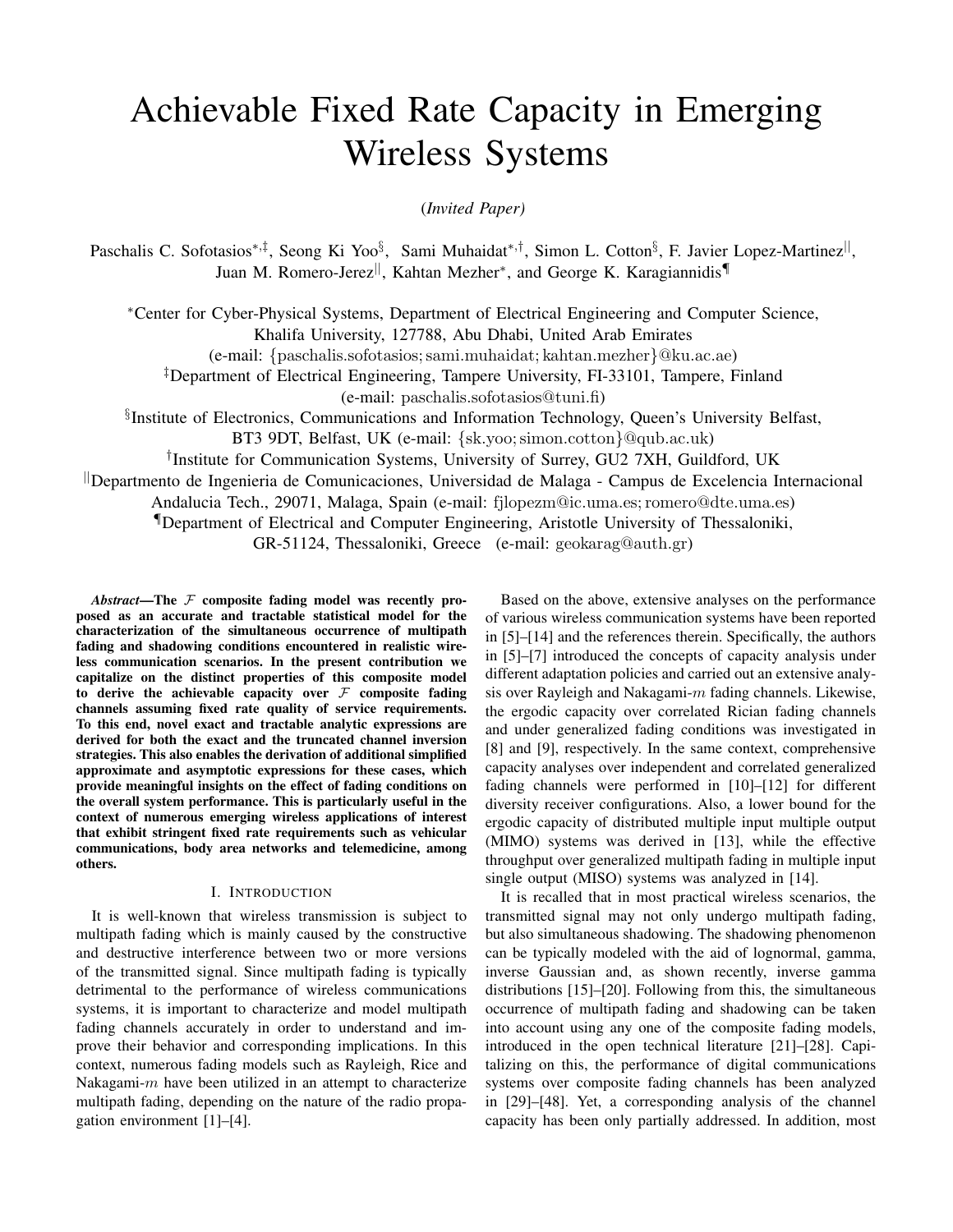of the existing studies are either limited to an ergodic capacity analysis for the case of independent and correlated fading channels in conventional, relay and multi-antenna communication scenarios or to the effective capacity and channel capacity under different adaptation policies for the case of conventional communication scenarios. Furthermore, these analyses have been comprehensively addressed only for the case of gamma distributed shadowing and partially for composite models based on lognormal or IG shadowing effects.

Motivated by this, the authors in [49] proposed the use of the Fisher-Snedocor  $F$  distribution to describe the composite fading conditions encountered during realistic wireless transmission. This composite model is based on the key assumption that the root mean square (rms) power of a Nakagami- $m$  signal is subject to variation induced by an inverse Nakagami- $m$ random variable (RV). It was shown in [49] that this assumption renders the  $F$  fading model capable of providing a better fit to measurement data than the widely used generalized- $K$ fading model. Additionally, the algebraic representation of the  $F$  composite fading distribution is fairly tractable and simpler than that of the generalized- $K$  distribution, which until now has been widely regarded as the most analytically tractable composite fading model.

It is recalled that emerging wireless applications are characterized by a high degree of versatility and heterogeneity combined with stringent performance and quality of service requirements. These requirements are largely concerned with significantly high data rates as well as reduced error rates and system outages, and latency. Another, increasingly desired characteristic is the achievement of efficient and robust fixed rate wireless transmission. Fixed rate requirements are highly important in critical conventional and emerging wireless applications relating to vehicular communications as well as in healthcare and telemedicine, where meeting specific quality of service requirements is of paramount importance for health and safety related factors. Therefore, designing effective and robust fixed rate based systems is expected to provide a meaningful solution to several critical wireless applications of interest.

Motivated by the above and given the distinct properties of the recently proposed  $F$  composite fading distribution relating to the combined composite fading modeling accuracy and analytical simplicity, in the present contribution we quantify the achievable fixed rate based channel capacity over  $\mathcal F$ composite fading channels. To this end, we derive novel exact closed-form expressions for the corresponding channel capacity with channel inversion and fixed rate  $(C_{CIFR})$  and with truncated channel inversion and fixed rate  $(C_{\text{TIFR}})$ . These expressions have a rather tractable analytic representation which renders them convenient to handle both analytically and numerically. Based on this, they are subsequently used for the derivation of additional simple approximate expressions as well as for expressions in terms of the involved parameters. These representations are meaningful since they provide insights on the effect of the involved parameters on the overall system performance. Hence, they are expected to

be useful in the design and deployment of fixed rate systems for critical communication scenarios such as vehicle-to-vehicle communications and telemedicine.

The remainder of the paper is organized as follows: In Section II, we focus on a redefined version of the  $\mathcal F$  composite fading model. The channel capacity with channel inversion and fixed rate over  $F$  composite fading channels is derived in Section III followed by the channel capacity analysis for truncated channel inversion with fixed rate over  $\mathcal F$  composite fading channels in Section IV. Corresponding numerical results and useful insights are given in Section V, while concluding remarks are presented in Section VI.

# II. THE F COMPOSITE FADING MODEL

Similar to the physical signal model proposed for the Nakagami-m fading channel [50], the received signal in an  $\mathcal F$ composite fading channel is composed of separable clusters of multipath in which the scattered waves have similar delay times, with the delay spreads of different clusters being relatively large. However, in contrast to the Nakagami- $m$  signal, in an  $F$  composite fading channel, the rms power of the received signal is subject to random variation induced by shadowing. Based on this, the received signal envelope, R, can be expressed as

$$
R = \sqrt{\sum_{i=1}^{m} \alpha^2 I_i^2 + \alpha^2 Q_i^2},
$$
 (1)

where  $m$  represents the number of clusters of multipath,  $I_i$  and  $Q_i$  are independent Gaussian RVs which denote the in-phase and quadrature phase components of the multipath cluster  $i$ , respectively, where

 $\mathbb{F}[\Omega]$ 

 $E[I]$ 

$$
\mathbb{E}[I_i] = \mathbb{E}[Q_i] = 0
$$

 $(2)$ 

and

$$
\mathbb{E}[I_i^2] = \mathbb{E}[Q_i^2] = \sigma^2,\tag{3}
$$

with  $\mathbb{E}[\cdot]$  denoting statistical expectation. In (1),  $\alpha$  is a normalized inverse Nakagami- $m$  RV where  $m_s$  is the shape parameter and  $\mathbb{E}[\alpha^2] = 1$ , such that

$$
f_{\alpha}(\alpha) = \frac{2(m_s - 1)^{m_s}}{\Gamma(m_s) \ \alpha^{2m_s + 1}} \exp\left(-\frac{m_s - 1}{\alpha^2}\right),\tag{4}
$$

where  $\Gamma(\cdot)$  represents the gamma function [51, eq. (8.310.1)].

Following the approach in [49], we can obtain the corresponding PDF<sup>1</sup> of the received signal envelope, R, in an  $\mathcal F$ composite fading channel, namely

<sup>1</sup>It is worth highlighting that in the present paper, we have modified slightly the underlying inverse Nakagami- $m$  PDF from that used in [49] and subsequently the PDF for the  $\mathcal F$  composite fading model. While the PDF in [49] is completely valid for physical channel characterization, it has some limitations in its admissible parameter range when used in analyses relating to digital communications. The redefined PDF in (5), on the other hand, is well consolidated.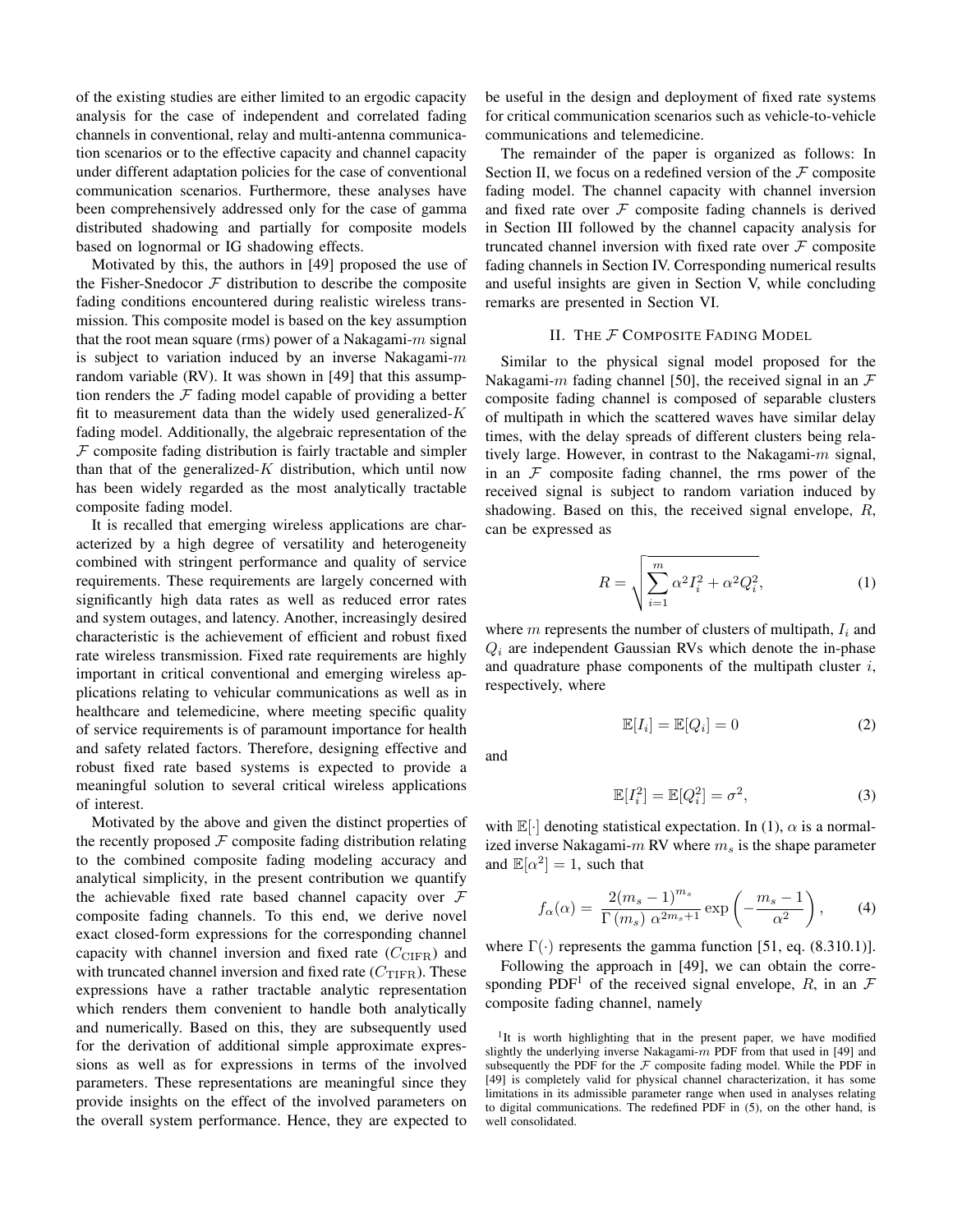$$
f_R(r) = \frac{2\,m^m (m_s - 1)^{m_s} \,\Omega^{m_s} r^{2m - 1}}{B\left(m, m_s\right) \left[mr^2 + (m_s - 1) \,\Omega\right]^{m + m_s}},\tag{5}
$$

which is valid for  $m_s > 1$ , while  $B(\cdot, \cdot)$  denotes the beta function [51, eq. (8.384.1)]. The form of the PDF in (5) is functionally equivalent to the  $\mathcal F$  distribution<sup>2</sup>. In terms of its physical interpretation,  $m$  denotes the fading severity whereas  $m<sub>s</sub>$  controls the amount of shadowing of the rms signal power. Moreover,  $\Omega = \mathbb{E}[r^2]$  represents the mean power. As  $m_s \to 0$ , the scattered signal component undergoes heavy shadowing; in contrast, as  $m_s \to \infty$ , there exists no shadowing in the wireless channel and therefore it corresponds to a standard Nakagami- $m$  fading channel. Furthermore, as  $m \rightarrow \infty$  and  $m_s \rightarrow \infty$ , the F composite fading model becomes increasingly deterministic, i.e., it becomes equivalent to an additive white Gaussian noise (AWGN) channel.

Based on (5), the PDF of the instantaneous SNR,  $\gamma$ , in an  $F$  composite fading channel can be straightforwardly deduced using the variable transformation  $\gamma = \overline{\gamma}r^2/\Omega$ , such that

$$
f_{\gamma}(\gamma) = \frac{m^m (m_s - 1)^{m_s} \, \overline{\gamma}^{m_s} \gamma^{m-1}}{B(m, m_s) \left[ m\gamma + (m_s - 1) \, \overline{\gamma} \right]^{m + m_s}},\tag{6}
$$

where  $\overline{\gamma} = \mathbb{E}[\gamma]$  denotes the corresponding average SNR. To this effect, the redefined moments,

$$
\mathbb{E}[\gamma^n] \triangleq \int_0^\infty \gamma^n f_\gamma(\gamma) \mathrm{d}\gamma \tag{7}
$$

are expressed as [52]

$$
\mathbb{E}[\gamma^n] = \frac{(m_s - 1)^n \overline{\gamma}^n \Gamma(m+n) \Gamma(m_s - n)}{m^n \Gamma(m) \Gamma(m_s)}.
$$
 (8)

Similarly, with the aid of [51, eq. (3.194.1)] the envelope cumulative distribution function (CDF) is expressed as

$$
F_R(r) = \frac{m^{m-1}r^{2m}}{B(m, m_s)(m_s - 1)^m \Omega^m}
$$
  
×  ${}_2F_1$   $\left(m, m + m_s, m + 1; -\frac{mr^2}{(m_s - 1)\Omega}\right)$ , (9)

where  ${}_2F_1(\cdot, \cdot; \cdot; \cdot)$  is the Gauss hypergeometric function [51, eq. (9.111)], whereas its respective SNR CDF is readily given by

$$
F_{\gamma}(\gamma) = \frac{m^{m-1}\gamma^m}{B(m, m_s)(m_s - 1)^m \overline{\gamma}^m}
$$
  
 
$$
\times {}_{2}F_{1}\left(m, m + m_s, m + 1; - \frac{m\gamma}{(m_s - 1)\overline{\gamma}}\right).
$$
 (10)

It is noted that the above CDF expressions are valid for arbitrary values of the fading parameters  $m$  and  $m_s$ . However, an additional expression can be derived for the special case of arbitrary values of  $m<sub>s</sub>$  and integer values of m.

**Lemma 1.** For  $\gamma, \overline{\gamma} \in \mathbb{R}^+$ ,  $m \in \mathbb{N}$  and  $m_s > 1$ , the *outage probability under* F *composite fading conditions can be expressed as*

$$
F_{\gamma}(\gamma) = \sum_{l=0}^{m-1} {m-1 \choose l} \frac{(-1)^l}{B(m, m_s)} \left\{ \frac{1}{m_s + l} - \frac{(m_s - 1)^{m_s + l} \overline{\gamma}^{m_s + l}}{(m_s + l)(m\gamma + (m_s - 1)\overline{\gamma})^{m_s + l}} \right\},
$$
(11)

where  $\binom{n}{k}$  denotes the binomial coefficient [51, eq.  $(1.111)$ ].

*Proof.* It is recalled that the CDF of the  $\mathcal F$  composite statistical distribution is given by

$$
F_{\gamma}(\gamma) = \int_0^{\gamma} \frac{m^m (m_s - 1)^{m_s} \,\overline{\gamma}^{m_s} x^{m-1}}{B\left(m, m_s\right) \left[mx + \left(m_s - 1\right) \overline{\gamma}\right]^{m + m_s}} \, \mathrm{d}x. \tag{12}
$$

By setting

$$
u = mx + (m_s - 1)\overline{\gamma} \tag{13}
$$

and after some algebraic manipulations, it follows that

$$
F_{\gamma}(\gamma) = \frac{(m_s - 1)^{m_s} \overline{\gamma}^{m_s}}{B(m, m_s)} \times \int_{(m_s - 1)\overline{\gamma}}^{m\gamma + (m_s - 1)\overline{\gamma}} \frac{(u - (m_s - 1)\overline{\gamma})^{m-1}}{u^{m+m_s}} du.
$$
\n(14)

By applying the binomial theorem in [51, eq. (1.111)], one obtains

$$
F_{\gamma}(\gamma) = \frac{(m_s - 1)^{m_s} \overline{\gamma}^{m_s}}{B(m, m_s)} \sum_{l=0}^{m-1} {m-1 \choose l} (1 - m_s)^l \overline{\gamma}^l
$$
  
 
$$
\times \int_{(m_s - 1)\overline{\gamma}}^{m\gamma + (m_s - 1)\overline{\gamma}} \frac{1}{u^{m_s + l + 1}} du
$$
 (15)

which is valid when  $m \in \mathbb{N}$ . Consequently, the above integral can be evaluated straightforwardly. Based on this and after some algebraic manipulations, the simplified expression for the CDF in (11) is deduced, which completes the proof.  $\Box$ 

The derived expression in Lemma 1 is novel and has a relatively simple algebraic representation. Therefore, it is useful in cumbersome analyses relating to digital communications over  $F$  composite fading channels, where (11) proves intractable to lead to the derivation of useful analytic solutions.

#### III. CHANNEL CAPACITY WITH FIXED RATE

Most communication systems typically assume a known channel state information (CSI) only at the receiver side. However, in several emerging systems, CSI can be also available at the transmitter as this allows greater flexibility and adaptability, resulting in a more efficient and intelligent overall

 $^{2}$ Letting  $r^{2} = x$ ,  $m = d_{1}/2$ ,  $m_{s} = d_{2}/2$ ,  $\Omega = d_{2}/(d_{2} - 2)$  and performing the required transformation yields the  $\mathcal F$  distribution,  $f_X(x)$ , with parameters  $d_1$  and  $d_2$ .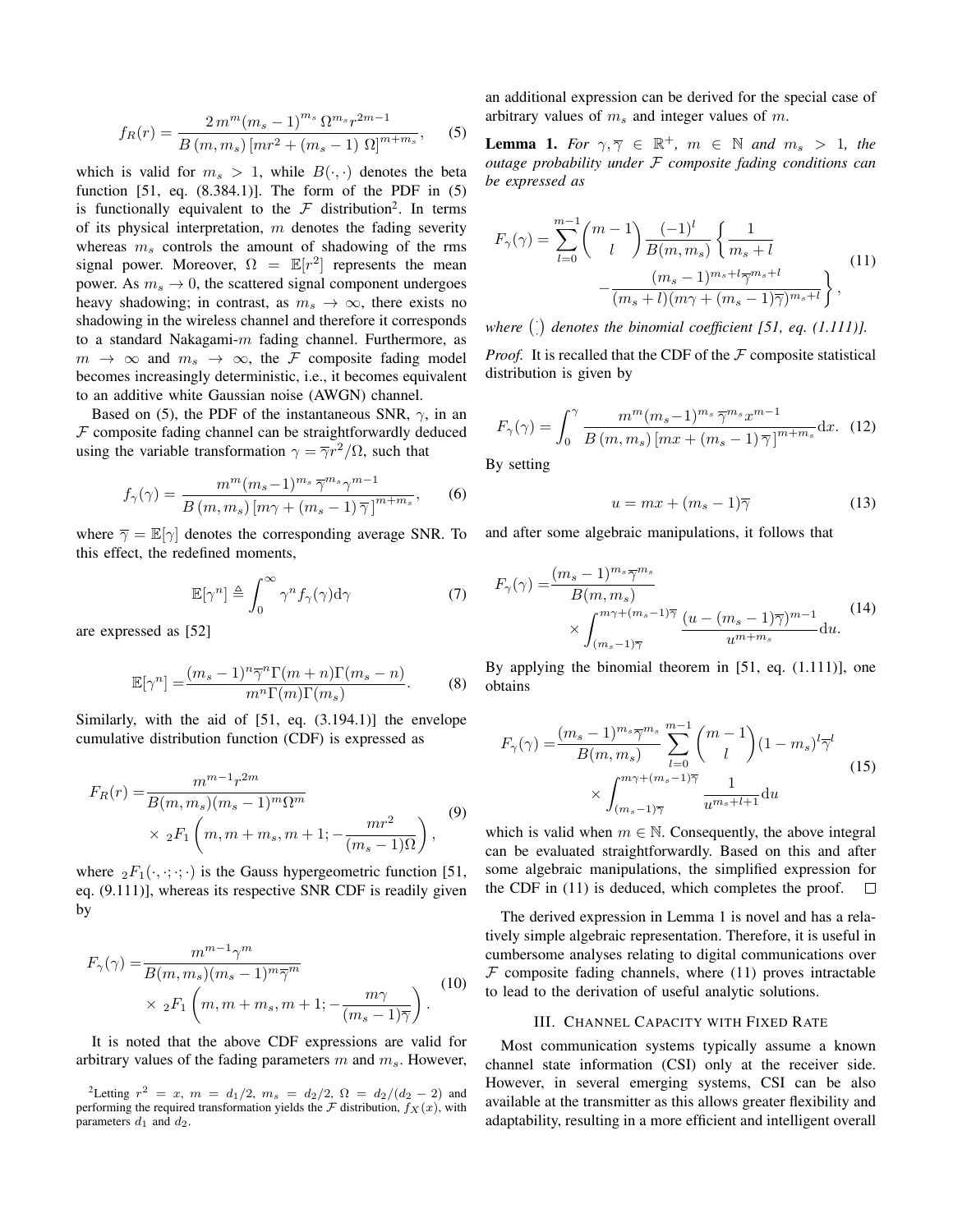system operation. A typical feature in the case of knowing CSI at the transmitter and at the receiver is the ability to benefit from adaptive transmit power. This is the key process of the so called water-filling approach and in fixed rate systems. In the former, higher power and rate levels are allocated in good fading conditions and less power in severe fading conditions. In the latter, the transmitter adapts the power accordingly in order to maintain a fixed rate at the receiver [52]. These concepts are critical in numerous emerging applications that are characterized by stringent quality of service requirements, such as telemedicine and vehicle to vehicle communications [49]. Subsequently, this section is devoted to the capacity analysis over  $F$  composite fading channels for the channel inversion with fixed rate and for truncated channel inversion with fixed rate.

### *A. Channel Inversion with Fixed Rate*

This policy ensures a fixed data rate at the receiver by means of inverting the channel and adapting the transmit power accordingly. This is particularly useful in numerous applications where a fixed rate is the core requirement. In what follows, we derive the channel capacity with channel inversion and fixed rate in the presence of  $\mathcal F$  composite fading conditions [5]–[7], [52].

**Theorem 1.** For  $m, \gamma, \overline{\gamma}, B \in \mathbb{R}^+$  and  $m_s > 1$ , the channel *capacity per unit bandwidth with channel inversion and fixed rate under* F *composite fading conditions can be expressed as follows:*

$$
\frac{C_{\text{CIFR}}}{B} = \log_2 \left( 1 + \frac{(m-1)(m_s - 1)\overline{\gamma}}{m \, m_s} \right). \tag{16}
$$

*Proof.* The channel capacity with channel inversion and fixed rate is defined as

$$
C_{\text{CIFR}} = B \log_2 \left( 1 + \frac{1}{\int_0^\infty \frac{f_\gamma(\gamma)}{\gamma} d\gamma} \right). \tag{17}
$$

Therefore, for the case of  $F$  composite fading conditions, we substitute (6) into (16), yielding

$$
\frac{C_{\text{CIFR}}}{B} = \log_2 \left( 1 + \frac{B(m, m_s)m^{-m}(m_s - 1)^{-m_s}\overline{\gamma}^{-m_s}}{\int_0^\infty \frac{\gamma^{m-1}}{[m\gamma + (m_s - 1)\,\overline{\gamma}\,]^{m+m_s}}\mathrm{d}\gamma} \right). \tag{18}
$$

The above integral can be obtained in closed-form using [51, eq. (3.194.3)]. To this end, by making the necessary change of variables and substituting in (18) one obtains

$$
\frac{C_{\text{CIFR}}}{B} = \log_2 \left( 1 + \frac{B(m, m_s)\Gamma(m + m_s)(m_s - 1)\overline{\gamma}}{m\Gamma(m - 1)\Gamma(m_s + 1)} \right),\tag{19}
$$

which with the aid of the properties of the beta and gamma functions along with some algebraic manipulations yields (16), which completes the proof. П

It is evident that (16) has a rather simple algebraic representation. Furthermore, it is particularly insightful since it can be expressed exactly in terms of the average SNR, namely

$$
\overline{\gamma} = \frac{mm_s}{(m-1)(m_s-1)} \left( 2^{\frac{C_{\text{CIFR}}}{B}} - 1 \right)
$$
 (20)

as well as in terms of the fading parameters  $m$  and  $m_s$ , namely

$$
m = \frac{(m_s - 1)\overline{\gamma}}{(m_s - 1)\overline{\gamma} - m_s \left(2^{\frac{C_{\text{CIFR}}}{B}} - 1\right)}
$$
(21)

and

$$
m_s = \frac{(m-1)\overline{\gamma}}{(m-1)\overline{\gamma} - m\left(2^{\frac{C_{\text{CIFR}}}{B}} - 1\right)}
$$
(22)

respectively. The above expressions can provide meaningful insight on the impact of the involved parameters on the overall system performance. Also, they are useful in determining the required average SNR values for target quality of service and bandwidth requirements under different multipath fading and shadowing conditions.

## *B. Truncated Channel Inversion with Fixed Rate*

Channel inversion with fixed rate constitutes a low complexity and effective method to achieve fixed rate communications. However, the main drawback of this technique is the large transmit power requirements in case of deep fades, which are often encountered in realistic communication scenarios. Nonetheless, this practical issue can be resolved by inverting the channel above a fixed cut-off level, namely channel truncation. In what follows, we quantify the channel capacity with truncated channel inversion and fixed rate for the case of  $F$ composite fading conditions.

**Theorem 2.** For  $\gamma$ ,  $\overline{\gamma}$ ,  $B \in \mathbb{R}^+$ , and  $m_s > 1$ , the channel *capacity per unit bandwidth with truncated channel inversion and fixed rate under* F *composite fading conditions can be expressed as*

$$
\frac{C_{\text{TIFR}}}{B} = \log_2 \left( 1 + \frac{B(m, m_s)(m_s + 1)m^{m_s} \gamma_0^{m_s + 1}}{(m_s - 1)^{m_s} \overline{\gamma}^{m_s} \mathcal{D}_1} \right) \times \left( 1 - \frac{m^{m-1} \gamma_{\text{th}}^m \mathcal{D}_2}{B(m, m_s)(m_s - 1)^m \overline{\gamma}^m} \right)
$$
\n(23)

 $when m \in \mathbb{R}^+$ *, and* 

$$
\frac{C_{\text{TIFR}}}{B} = \log_2 \left( 1 + \frac{B(m, m_s)}{m(m_s - 1)^{m_s} \overline{\gamma}^{m_s} \mathcal{D}_3} \right) \times \left( 1 - \sum_{l=0}^{m-1} {m-1 \choose l} \frac{(-1)^l}{B(m, m_s)} \frac{1 - \mathcal{D}_4}{m_s + l} \right)
$$
\n(24)

*when*  $m \in \mathbb{N}$ *. The terms*  $\mathcal{D}_1$  *and*  $\mathcal{D}_2$  *in* (23) *are expressed as* 

$$
\mathcal{D}_1 = {}_2F_1 \left( m_s + 1, m + m_s; m_s + 2; \frac{(1 - m_s)\overline{\gamma}}{m\gamma_0} \right) \tag{25}
$$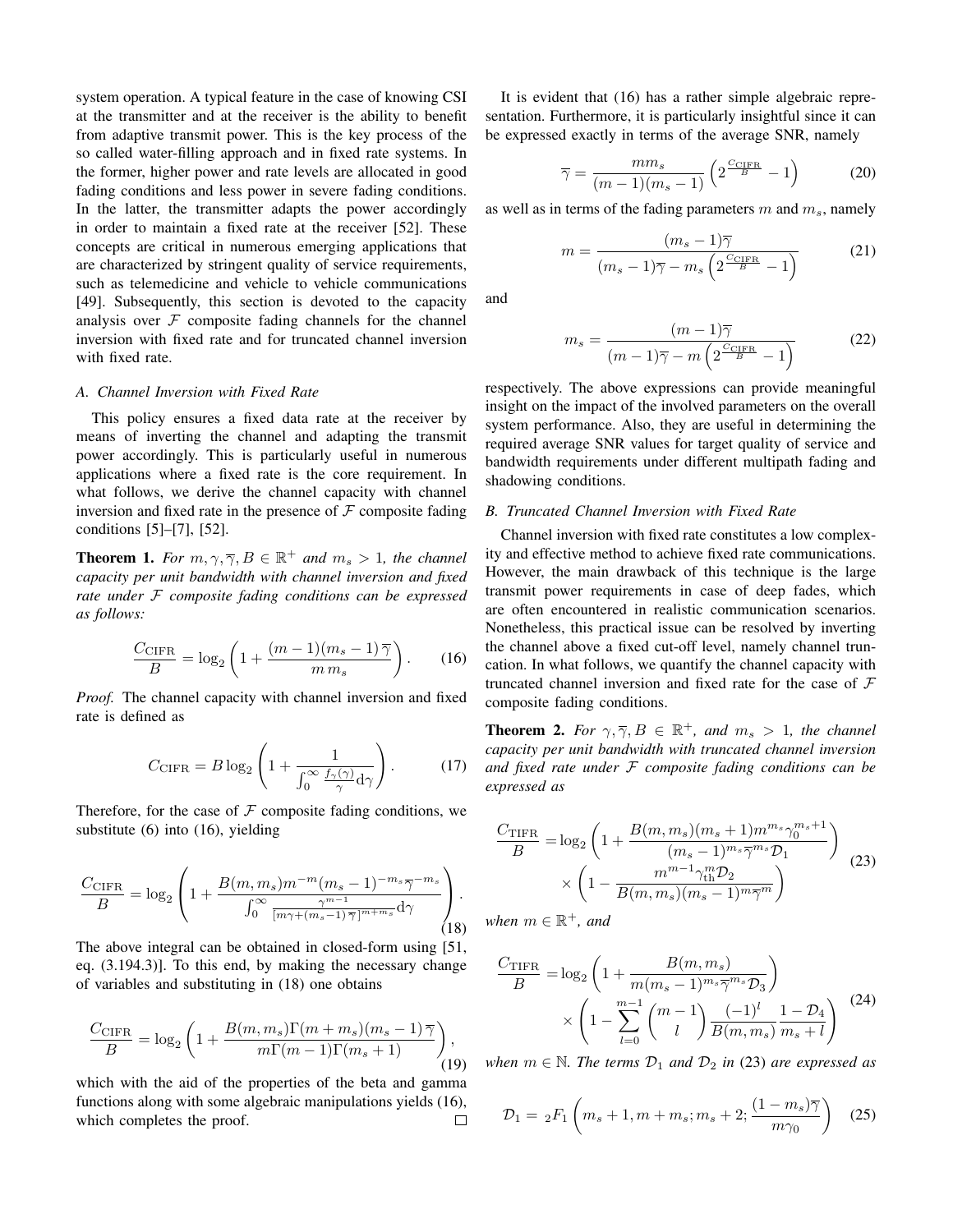*and*

$$
\mathcal{D}_2 = {}_2F_1\left(m, m + m_s; 1 + m; \frac{m\gamma_{\text{th}}}{(1 - m_s)\overline{\gamma}}\right),\qquad(26)
$$

*whereas the*  $D_3$  *and*  $D_4$  *terms in* (24) *are given by* 

$$
\mathcal{D}_3 = \sum_{l=0}^{m-2} {m-2 \choose l} \frac{(-1)^l (m_s + l + 1)^{-1} (m_s - 1)^l \overline{\gamma}^l}{(m\gamma_0 + (m_s - 1)\overline{\gamma})^{m_s + l + 1}}
$$
(27)

*and*

$$
\mathcal{D}_4 = \frac{(m_s - 1)^{m_s + l} \, \overline{\gamma}^{m_s + l}}{(m \gamma_{\text{th}} + (m_s - 1) \overline{\gamma})^{m_s + l}}. \tag{28}
$$

*Proof.* The channel capacity with truncated channel inversion and fixed rate is defined as

$$
C_{\text{TIFR}} \triangleq B \log_2 \left( 1 + \frac{1}{\int_{\gamma_0}^{\infty} \frac{f_{\gamma}(\gamma)}{\gamma} d\gamma} \right) \int_{\gamma_0}^{\infty} f_{\gamma}(\gamma) d\gamma, \quad (29)
$$

which with the aid of (6) for the case of  $\mathcal F$  composite fading channels and recalling that

$$
\int_{\gamma_0}^{\infty} f(x)dx = 1 - \int_0^{\gamma_0} f(x)dx = 1 - P_{\text{out}} \qquad (30)
$$

is expressed as

$$
\frac{C_{\text{TIFR}}}{B} = \log_2 \left( 1 + \frac{B(m, m_s)}{\int_{\gamma_0}^{\infty} \frac{m^m (m_s - 1)^{m_s} \overline{\gamma}^{m_s} \gamma^{m-2}}{[m\gamma + (m_s - 1)\overline{\gamma}]^{m + m_s}} d\gamma} \right) \times \left( 1 - \mathcal{D}_5 \int_0^{\gamma_0} \frac{\gamma^{m-1}}{[m\gamma + (m_s - 1)\overline{\gamma}]^{m + m_s}} d\gamma \right), \tag{31}
$$

where

$$
\mathcal{D}_5 = \frac{m^m (m_s - 1)^{m_s} \overline{\gamma}^{m_s}}{B(m, m_s)}.
$$
\n(32)

Now, recalling that

$$
P_{\text{out}} \triangleq F(\gamma_{\text{th}}) \tag{33}
$$

and using (10) for the case of  $m \in \mathbb{R}^+$  along with substituting in (31), it follows that

$$
\frac{C_{\text{TIFR}}}{B} = \log_2 \left( 1 + \frac{1}{\mathcal{D}_5 \int_{\gamma_0}^{\infty} \frac{\gamma^{m-2}}{[m\gamma + (m_s - 1)\overline{\gamma}]^{m+m_s}} d\gamma} \right) \tag{34}
$$
\n
$$
\times \left( 1 - \frac{m^{m-1} \gamma_{\text{th}}^m \mathcal{D}_2}{B(m, m_s)(m_s - 1)^m \overline{\gamma}^m} \right).
$$

The integral in (34) can be expressed in closed-form with the aid of [51, eq. (3.194.1)]. This is achieved by performing the necessary variable transformation and after some algebraic manipulations, which yields (23) for the case of  $m \in \mathbb{R}^+$ .

Likewise, for the case of  $m \in \mathbb{N}$ , we apply again  $P_{\text{out}} \triangleq$  $F(\gamma_{\text{th}})$  in (11), which upon substitution in (34), it follows that

$$
\frac{C_{\text{TIFR}}}{B} = \log_2 \left( 1 + \frac{1}{\mathcal{D}_5 \int_{\gamma_0}^{\infty} \frac{\gamma^{m-2}}{[m\gamma + (m_s - 1)\bar{\gamma}]^{m + m_s}} d\gamma} \right) \times \left( 1 - \sum_{l=0}^{m-1} {m-1 \choose l} \frac{(-1)^l}{B(m, m_s)} \frac{1 - \mathcal{D}_4}{m_s + l} \right). \tag{35}
$$

Therefore, by setting

$$
u = m\gamma + (m_s - 1)\overline{\gamma} \tag{36}
$$

in (35), one obtains

$$
\frac{C_{\text{TIFR}}}{B} = \log_2 \left( 1 + \frac{m^{m-1}}{\mathcal{D}_5 \int_{m\gamma_0 + (m_s - 1)\overline{\gamma}}^{\infty} \frac{(u - (m_s - 1)\overline{\gamma})^{m-2}}{u^{m+m_s}} du} \right) \times \left( 1 - \sum_{l=0}^{m-1} {m-1 \choose l} \frac{(-1)^l}{B(m, m_s)} \frac{1 - \mathcal{D}_4}{m_s + l} \right). \tag{37}
$$

To this effect, by applying the binomial theorem in [51, eq. (1.111] in the above integral along with some algebraic manipulations yields

$$
\frac{C_{\text{TIFR}}}{B} = \log_2 \left( 1 + \frac{B(m, m_s)m^{-1}(m_s - 1)^{-m_s}\overline{\gamma}^{-m_s}}{\sum_{l=0}^{m-2} {m-2 \choose l} (-1)^l (m_s - 1)^l \overline{\gamma}^l \mathcal{D}_6} \right) \times \left( 1 - \sum_{l=0}^{m-1} {m-1 \choose l} \frac{(-1)^l}{B(m, m_s)} \frac{1 - \mathcal{D}_4}{m_s + l} \right), \tag{38}
$$

where

$$
\mathcal{D}_6 = \int_{m\gamma_0 + (m_s - 1)\overline{\gamma}}^{\infty} u^{-m_s - l - 2} \mathrm{d}u. \tag{39}
$$

It is evident that the above elementary integral can be evaluated straightforwardly; hence, equation (24) is deduced, which completes the proof for the case of  $m \in \mathbb{N}$ .  $\Box$ 

Remark 1. *It is noted that the integral in* (34) *can be alternatively expressed in closed-form in terms of the incomplete beta function [51]. As a result, the channel capacity with truncated channel inversion and fixed rate over* F *composite fading channels can be equivalently expressed as*

$$
\frac{C_{\text{TIFR}}}{B} = \log_2 \left( 1 + \frac{(-1)^{m_s} B(m, m_s)(1 - m_s)\overline{\gamma}}{m B\left(\frac{(1 - m_s)\overline{\gamma}}{m \gamma_0}; 1 + m_s, 1 - m - m_s\right)} \right) \times \left( 1 - \frac{m^{m-1} \gamma_{\text{th}}^m \mathcal{D}_2}{B(m, m_s)(m_s - 1)^m \overline{\gamma}^m} \right), \tag{40}
$$

*which holds for*  $m \in \mathbb{R}^+$ .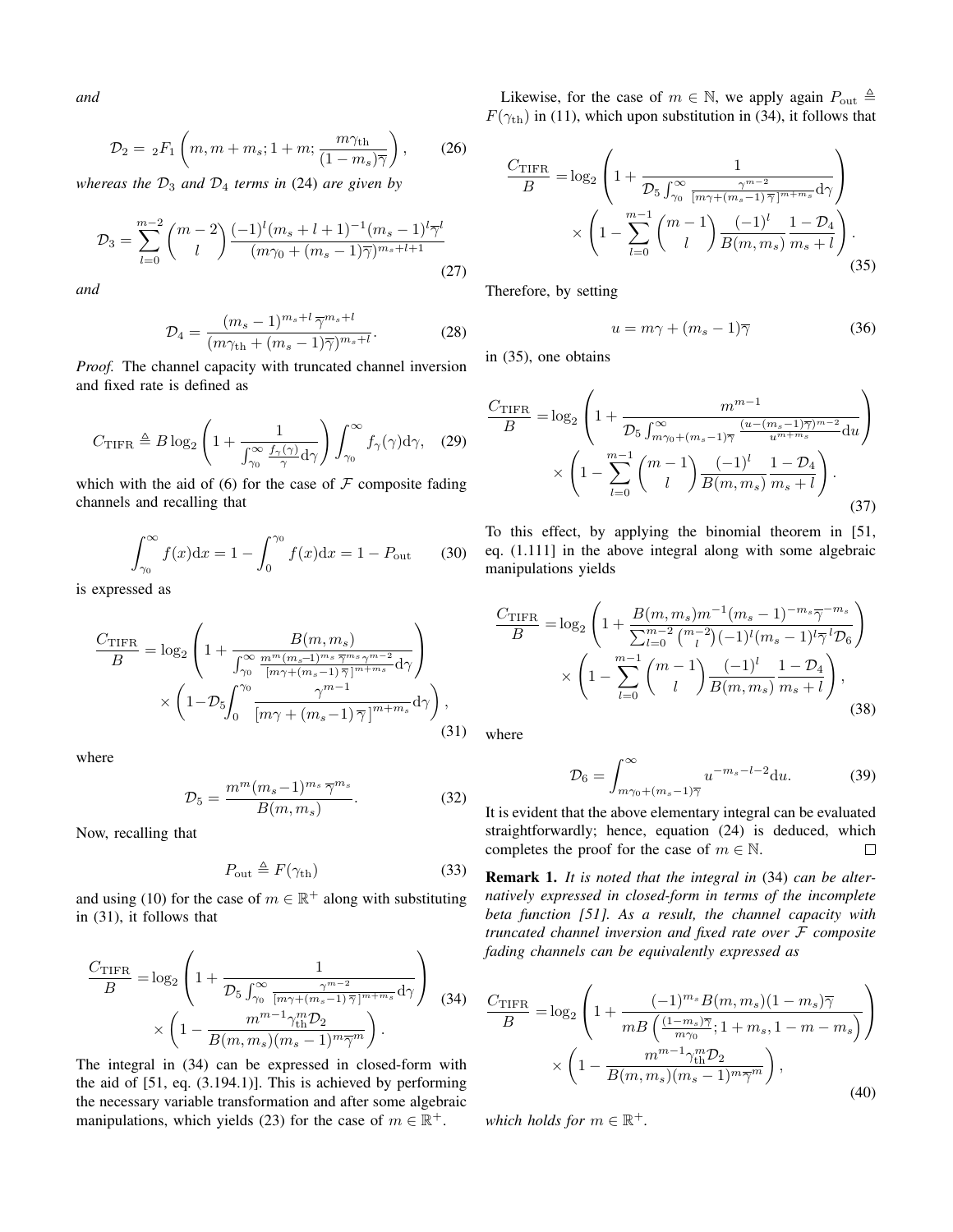The exact analytic expressions in Theorem 5 are tractable both analytically and numerically. However, capitalizing on them leads to the derivation of an even simpler and insightful approximate expression.

**Proposition 1.** *For*  $\gamma$ ,  $\overline{\gamma}$ ,  $\gamma$ <sub>0</sub>,  $B \in \mathbb{R}^+$ ,  $m \in \mathbb{N}$ ,  $m_s > 1$  *and*  $\overline{\gamma}$   $>>$   $\gamma_{\text{th}}$ , the channel capacity per unit bandwidth with *truncated channel inversion and fixed rate under* F *composite fading conditions can be approximated as follows:*

$$
\frac{C_{\text{TIFR}}}{B} \approx \log_2 \left( 1 + \frac{B(m, m_s)(m_s - 1)\overline{\gamma}}{m \sum_{l=0}^{m-2} {m-2 \choose l} \frac{(-1)^l}{m_s + l + 1}} \right). \tag{41}
$$

*Proof.* By recalling the case of  $m \in \mathbb{N}$  in Theorem 5 and assuming large average SNR values, it follows that (24) can be accurately approximated by the simplified representation in (42), at the top of the next page.

To this effect and by assuming that  $\overline{\gamma}$  >>  $\gamma_{\text{th}}$ , (42) reduces to

$$
\frac{C_{\text{TIFR}}}{B} \approx \log_2 \left( 1 + \frac{B(m, m_s)m^{-1}(m_s - 1)^{-m_s}\overline{\gamma}^{-m_s}}{\sum_{l=0}^{m-2} {m-2 \choose l} \frac{(-1)^l}{(m_s + l + 1)((m_s - 1)\overline{\gamma})^{m_s + 1}}} \right)
$$
(43)

which after some algebraic manipulations yields (41), which completes the proof.  $\Box$ 

Remark 2. *It is noted that the proposed approximation is also tight even for some cases with comparable values of*  $\overline{\gamma}$ *and*  $\bar{\gamma}_{\text{th}}$ *; as a result, the use of* (41) *in practice is not strictly constrained by the condition*  $\overline{\gamma}$  >>  $\gamma_{\text{th}}$  *in Proposition 6.* 

It is also worth noting that (41) is rather insightful as it can be expressed in terms of  $\overline{\gamma}$ , namely

$$
\overline{\gamma} \approx \frac{2^{\frac{C_{\text{TIER}}^{\text{appr}}}{B}} - 1}{B(m, m_s)(m_s - 1)} \sum_{l=0}^{m-2} {m-2 \choose l} \frac{(-1)^l m}{m_s + l + 1}.
$$
 (44)

As in the previous scenarios, (44) is useful for target quality of service and bandwidth requirements as it quantifies the required average SNR value for different multipath fading and shadowing conditions.

### IV. NUMERICAL RESULTS

In this section, we utilize the analytic results obtained in the previous sections to quantify the achievable channel capacity with channel inversion and fixed rate. This is realized extensively for various communication scenarios under realistic multipath fading and shadowing conditions.

Likewise, Table I depicts the exact results for the considered  $C_{\text{CIRA}}$  and  $C_{\text{TIFR}}$  along with other channel capacity measures such as the effective capacity and the capacity with optimum rate adaptation and with optimum power and rate adaptation. This allows direct comparisons between these measures which quantifies the similarities or differences of them in digital transmission over same fading channels. This provides meaningful insights that can determine the corresponding



Fig. 1:  $C_{\text{CIFR}}/B$  in an F fading channel as a function of the m,  $m_s$  and  $\overline{\gamma}$  parameters.

transceiver design according to different scenarios. For example, when the results of the considered channel inversion based measures are comparable to those of the corresponding ergodic capacity, the necessity for CSI knowledge at the transmitter can be alleviated, which in turn can lead to simpler design and therefore to a complexity reduction. On the contrary, when the differences between these measures are non-negligible, CSI knowledge at the transmitter will be considered even at a cost of a complexity increase.

Based on the above, the exact achievable channel capacities are depicted for different fading conditions and average SNR values assuming  $A = 2$  for  $C_{\text{eff}}$  and  $\gamma_0 = \gamma_{\text{th}} = 2 \text{dB}$ for  $C_{\text{OPRA}}$  and  $C_{\text{TIFR}}$ . It is shown that the achievable capacities around 0dB are comparable for all types of fading composite fading conditions. However, as the average SNR values increase, we notice larger performance deviations and achievable capacity. Also, the detrimental effect of latency is evident, as this measures exhibits lower performance compared to the other capacity measures. This indicates that latency must be taken into thorough consideration in the determination of the achievable performance limits and hence, in the design and deployment of emerging wireless communication systems with stringent quality of service requirements.

Fig. 1 and Fig. 2 demonstrate the performance of the considered  $C_{\text{CIFR}}$  and  $C_{\text{TIFR}}$ , respectively, for different values of  $m, m_s$  and  $\overline{\gamma}$  parameters of the F composite fading channels, namely  $1 < m \leq 15$ ,  $1 < m_s \leq 15$  and  $0 \leq \overline{\gamma} \leq 40$  dB. It is also noted that the value of  $\gamma_0$  for Fig. 2 was set to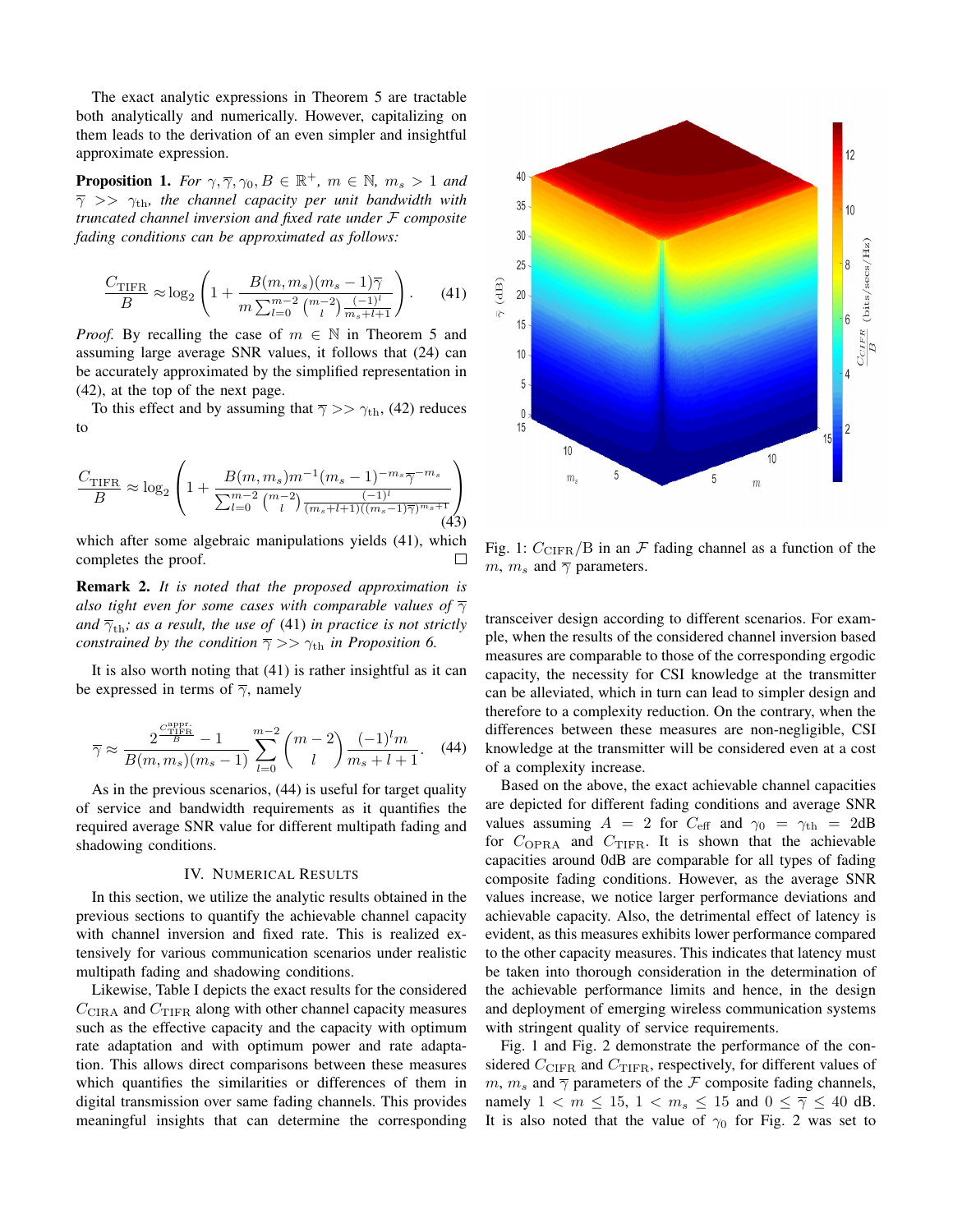$$
\frac{C_{\text{TIFR}}^{\text{appr.}}}{B} \approx \log_2 \left( 1 + \frac{B(m, m_s)}{m(m_s - 1)^{m_s} \overline{\gamma}^{m_s} \sum_{l=0}^{m-2} {m-2 \choose l} \frac{(-1)^l (m_s - 1)^l \overline{\gamma}^l}{(m_s + l + 1)(m \gamma_{\text{th}} + (m_s - 1)\overline{\gamma})^{m_s + l + 1}}} \right). \tag{42}
$$

TABLE I: Exact Channel Capacity with Different Adaptation Policies under  $F$  Fading Conditions.

| <b>Involved Parameters</b> |                  |                     | Exact Channel Capacity for $A = 2.0$ and $\gamma_0 = \gamma_{\text{th}} = 2$ dB |       |                 |                |                |
|----------------------------|------------------|---------------------|---------------------------------------------------------------------------------|-------|-----------------|----------------|----------------|
| $\,m$                      | $m_s$            | $\overline{\gamma}$ | $C_{\rm ORA}$                                                                   | Ceff  | $C_{\rm{OPRA}}$ | $C_{\rm CIFR}$ | $C_{\rm TIFR}$ |
| $1.2\,$                    | $1.2\,$          | 0dB                 | 0.45                                                                            | 0.30  | 0.09            | 0.04           | 0.39           |
| 3.2                        | $\overline{1.2}$ | 0dB                 | 0.48                                                                            | 0.34  | 0.09            | 0.16           | 0.39           |
| $3.2\,$                    | 4.2              | 0dB                 | 0.90                                                                            | 0.75  | 0.10            | 0.61           | 0.63           |
| 6.0                        | 6.0              | 0dB                 | 0.94                                                                            | 0.84  | 0.06            | 0.76           | 0.56           |
| $1.\overline{2}$           | $\overline{1.2}$ | 10dB                | 1.76                                                                            | 1.03  | 0.92            | 0.35           | 1.59           |
| $3.2\,$                    | 1.2              | 10dB                | 1.92                                                                            | 1.27  | 0.98            | 1.10           | 1.67           |
| $3.2\,$                    | 4.2              | 10dB                | 3.11                                                                            | 2.51  | 2.22            | 2.64           | 2.77           |
| 6.0                        | 6.0              | 10dB                | 3.25                                                                            | 2.87  | 2.40            | 2.99           | 3.01           |
| $1.\overline{2}$           | 1.2              | 20dB                | 4.27                                                                            | 2.39  | 3.48            | 1.92           | 3.32           |
| $\overline{3.2}$           | $\overline{1.2}$ | 20dB                | 4.62                                                                            | 3.25  | 3.84            | 3.64           | 3.74           |
| $3.2\,$                    | 4.2              | 20dB                | 6.22                                                                            | 5.27  | 5.53            | 5.74           | 5.74           |
| 6.0                        | 6.0              | 20dB                | 6.40                                                                            | 5.89  | 5.72            | 6.14           | 6.14           |
| $1.\overline{2}$           | 1.2              | 30dB                | 7.41                                                                            | 4.17  | 6.72            | 4.85           | 5.75           |
| 3.2                        | $1.2\,$          | 30dB                | 7.84                                                                            | 6.10  | 7.16            | 6.85           | 6.85           |
| $3.2\,$                    | 4.2              | 30dB                | 9.52                                                                            | 8.47  | 8.85            | 9.04           | 9.04           |
| 6.0                        | 6.0              | 30dB                | 9.70                                                                            | 9.17  | 9.04            | 9.44           | 9.44           |
| $\overline{1.2}$           | $\overline{1.2}$ | 40dB                | 10.71                                                                           | 6.11  | 10.04           | 8.12           | 8.64           |
| $3.2\,$                    | $1.2\,$          | 40dB                | 11.15                                                                           | 9.31  | 10.48           | 10.16          | 10.16          |
| $3.2\,$                    | 4.2              | 40dB                | 12.84                                                                           | 11.77 | 12.17           | 12.36          | 12.36          |
| 6.0                        | 6.0              | 40dB                | 13.02                                                                           | 12.49 | 12.36           | 12.76          | 12.76          |



5 dB. As expected, for both  $C_{\text{CIFR}}$  and  $C_{\text{TIFR}}$  cases, better performance is achieved at higher m,  $m_s$  and  $\overline{\gamma}$  whereas poor performance is observed at lower m,  $m_s$  and  $\overline{\gamma}$ . The difference in the achievable capacity levels is significant since variations of even greater than 30% are noticed between intense and light composite fading conditions across all average SNR regimes. Likewise, Fig. 3 shows the dependence of  $C_{\text{TIFR}}/B$  on the cutoff SNR,  $\gamma_0$ , for two different fading conditions, i.e., intense and moderate composite fading conditions, and five different average SNR values, namely  $\overline{\gamma} = \{0, 10, 20, 30, 40\}$  dB. Furthermore, it is observed that when  $\gamma_0 = \gamma_{\text{th}}$ , the cutoff SNR that maximizes the spectral efficiency  $(\gamma_0^*)$  increases as  $\overline{\gamma}$  increases. When comparing Fig. 3(a) and Fig. 3(b), for fixed  $\bar{\gamma}$ , the value of  $\gamma_0^*$  for the moderate composite fading conditions was greater than that for the intense composite fading conditions. Additionally, for  $\gamma_0 < \gamma_0^*$ , the curves in Fig. 3(b) are relatively flat compared to that for Fig. 3(a). This verifies that the spectral efficiency improvement provided by truncated channel inversion ( $\gamma_0 = \gamma_0^*$ ), compared to total channel inversion ( $\gamma_0 = 0$ ), is more significant when the channel is subject to severe multipath fading and simultaneous heavy shadowing i.e., intense composite fading conditions.

## V. CONCLUSION

Fig. 2:  $C_{\text{TIFR}}/B$  in an  $\mathcal F$  fading channel as a function of the m,  $m_s$  and  $\overline{\gamma}$  parameters for  $\gamma_0 = 5$  dB.

In this paper, we presented a comprehensive capacity analysis over  $F$  composite fading channels assuming channel inversion with fixed rate. In particular, the tractability of the  $\mathcal F$ composite fading model led to the determination of the channel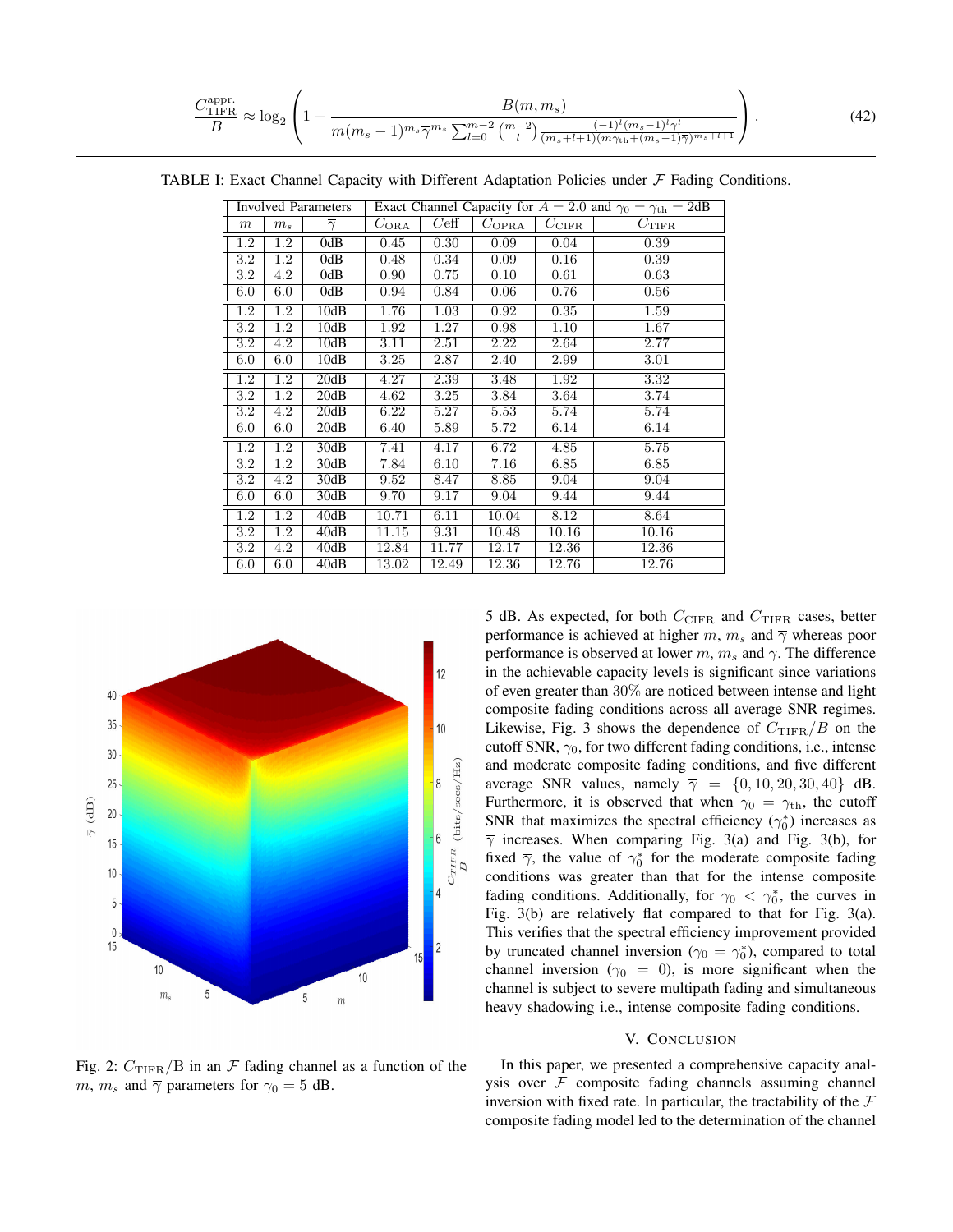

Fig. 3:  $C_{\text{TIFR}}/B$  in an F fading channel as a function of the  $\gamma_0$  for different  $\overline{\gamma}$  values for (a) intense and (b) moderate composite fading conditions.

capacity for two distinct cases: i) channel inversion with fixed rate; ii) truncated channel inversion with fixed rate. When comparing these expressions with those for the generalized-K fading channels given in [30], the  $\mathcal F$  fading model exhibits lower complexity and provides more insights on the impact of the involved parameters on the overall system performance. Based on this, it was shown that the corresponding channel capacity changes considerably even at slight variations of the average SNR and the severity of the multipath fading and shadowing conditions. The impact of different types of  $F$ composite fading was also investigated through comparisons with the respective capacity for the case of a Rayleigh fading channel. This has highlighted that different types of composite fading can have a profound effect which is beyond the range of the fading conditions experienced in a conventional Rayleigh fading environment. Therefore, it is verified that is of paramount importance to ensure accurate characterization of composite fading conditions in future communication systems in order to meet increased quality of service demands associated with stringent power consumption and complexity requirements. Finally, the new results and insights provided here will be useful in the design and deployment of future communications systems. For example when assessing technologies such as channel selection and spectrum aggregation for use in heterogeneous networks, telemedicine and vehicular communications, to name but a few.

#### ACKNOWLEDGMENT

This work was supported in part by Khalifa University under Grant No. KU/RC1-C2PS-T2/8474000137 and Grant No. KU/FSU-8474000122, and by the U.K. Engineering and Physical Sciences Research Council under Grant No. EP/L026074/1, by the Department for the Economy Northern Ireland through Grant No. USI080.

#### **REFERENCES**

- [1] H. B. Janes, and P. I. Wells, "Some tropospheric scatter propagation measurements near the radio horizon," *Proc. IRE*, vol. 43, no. 10, pp. 1336–1340, Oct. 1955.
- [2] S. Basu et al, "250 MHz/GHz scintillation parameters in the equatorial, polar, and auroral environments," *IEEE J. Sel. Areas Commun.*, vol. 5, no. 2, pp. 102–115, Feb. 1987.
- [3] S. O. Rice, "Statistical properties of a sine wave plus random noise," *Bell Labs Tech. J.*, vol. 27, no. 1, pp. 109–157, Jan. 1948.
- [4] R. J. C. Bultitude, S. A. Mahmoud, and W. A. Sullivan, "A comparison of indoor radio propagation characteristics at 910 MHz and 1.75 GHz," *IEEE J. Sel. Areas Commun.*, vol. 7, no. 1, pp. 20–30, Jan. 1989.
- [5] A. J. Goldsmith, and P. P. Varaiya, "Capacity of fading channels with channel side information," *IEEE Trans. Inf. Theory*, vol. 43, no. 6, pp. 1986–1992, Nov. 1997.
- [6] M.-S. Alouini, and A. J. Goldsmith, "Capacity of Rayleigh fading channels under different adaptive transmission and diversity-combining techniques," *IEEE Trans. Veh. Technol.*, vol. 48, no. 4, pp. 1165–1181, Jul. 1999.
- [7] ——, "Adaptive modulation over Nakagami fading channels," *Wireless Pers. Commun.*, vol. 13, no. 1-2, pp. 119–143, May 2000.
- [8] Q. Zhang, and D. Liu, "A simple capacity formula for correlated diversity Rician fading channels," *IEEE Commun. Lett.*, vol. 6, no. 11, pp. 481–483, Nov. 2002.
- [9] D. B. da Costa, and M. D. Yacoub, "Average channel capacity for generalized fading scenarios," *IEEE Commun. Lett.,* vol. 11, no. 12, pp. 949−951, Dec. 2007.
- [10] D. B. da Costa, and M. D. Yacoub, "Channel capacity for single branch receivers operating in generalized fading scenarios," *4th International Symposium on Wireless Communication Systems*, 2007, pp. 215−218.
- [11] P. S. Bithas, and P. T. Mathiopoulos, "Capacity of correlated generalized gamma fading with dual-branch selection diversity," *IEEE Trans. Veh. Technol.*, vol. 58, no. 9, pp. 5258−5663, Sep. 2009.
- [12] P. S. Bithas, G. P. Efthymoglou, and N.C. Sagias, "Spectral efficiency of adaptive transmission and selection diversity on generalised fading channels," *IET Commun.*, vol. 4, no. 17, pp. 2058−2064, Sep. 2010.
- [13] M. Matthaiou, N. D. Chatzidiamantis, and G. K. Karagiannidis, "A new lower bound on the ergodic capacity of distributed MIMO systems," *IEEE Signal Process. Lett.*, vol. 18. no. 4, pp. 227−230, Apr. 2011.